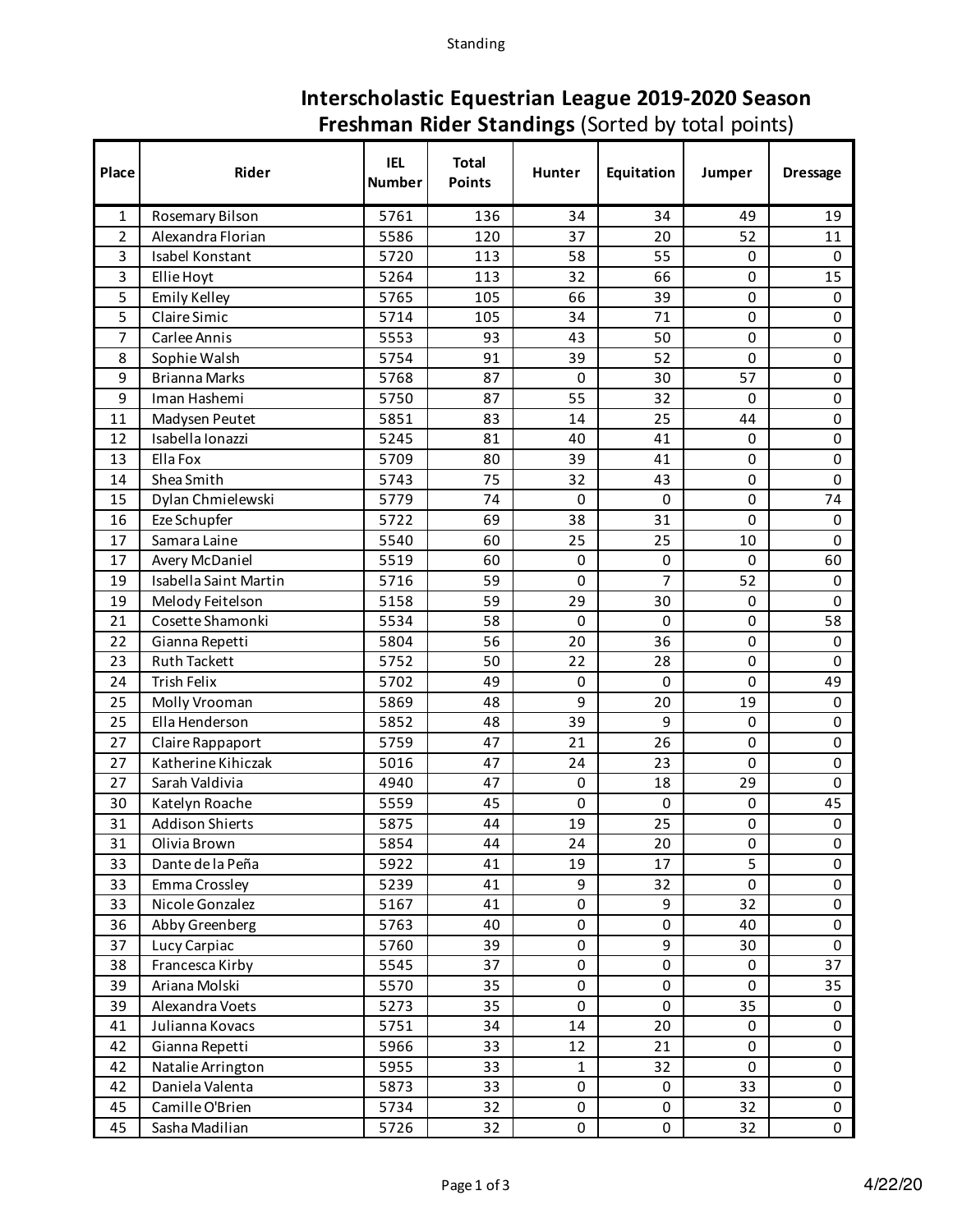## **Interscholastic Equestrian League 2019-2020 Season Freshman Rider Standings** (Sorted by total points)

| Place | Rider                   | <b>IEL</b><br><b>Number</b> | <b>Total</b><br><b>Points</b> | Hunter         | Equitation     | Jumper         | <b>Dressage</b>     |
|-------|-------------------------|-----------------------------|-------------------------------|----------------|----------------|----------------|---------------------|
| 45    | Madaline Pavelka        | 5188                        | 32                            | 0              | 0              | 32             | 0                   |
| 45    | Campbell Kadin          | 5171                        | 32                            | 0              | 0              | 0              | 32                  |
| 49    | Kaylee Hauge            | 5737                        | 31                            | 0              | 0              | 31             | $\pmb{0}$           |
| 49    | Frances Riechmann       | 5706                        | 31                            | $\mathbf 0$    | 0              | 31             | 0                   |
| 49    | Jedily Alvarado         | 5700                        | 31                            | 16             | 13             | $\overline{2}$ | 0                   |
| 52    | <b>Brody Hamilton</b>   | 5914                        | 30                            | 21             | 9              | 0              | $\mathbf 0$         |
| 52    | Kennah Glickman         | 5777                        | 30                            | $\mathbf 0$    | 0              | 10             | 20                  |
| 52    | Emilia Osorio-Lowery    | 5738                        | 30                            | 12             | 18             | 0              | 0                   |
| 55    | Ava Strauss             | 5918                        | 29                            | $\overline{4}$ | 6              | 19             | $\pmb{0}$           |
| 55    | Sophia Sandman          | 5899                        | 29                            | 0              | 0              | 29             | 0                   |
| 55    | <b>Brooke Moore</b>     | 5588                        | 29                            | 13             | 16             | 0              | 0                   |
| 58    | Sarah Atkinson          | 5916                        | 28                            | 8              | 20             | 0              | $\pmb{0}$           |
| 59    | Lucia Botham            | 5889                        | 27                            | 14             | 13             | 0              | $\pmb{0}$           |
| 60    | Gillian Perrett         | 5744                        | 26                            | 0              | 12             | 14             | 0                   |
| 61    | Kaylen Mirzaian         | 5939                        | 25                            | $\mathbf 0$    | 0              | 25             | $\pmb{0}$           |
| 62    | Helena Chen             | 5960                        | 24                            | 0              | 0              | 24             | 0                   |
| 62    | Jessica Dalton          | 5850                        | 24                            | 12             | 12             | 0              | $\pmb{0}$           |
| 64    | Arianna Leemann         | 4961                        | 22                            | 15             | $\overline{7}$ | 0              | $\pmb{0}$           |
| 65    | Nina Finton             | 5780                        | 21                            | 0              | 0              | 21             | 0                   |
| 65    | Alexandra Markowitz     | 4532                        | 21                            | 17             | 4              | 0              | 0                   |
| 67    | Siena Carlone           | 5917                        | 20                            | $\mathbf{1}$   | 19             | 0              | $\pmb{0}$           |
| 67    | Reagan Voxman           | 5915                        | 20                            | 0              | 0              | 20             | 0                   |
| 69    | Emilia Dencik           | 5947                        | 18                            | $\overline{2}$ | 0              | 16             | 0                   |
| 69    | Lauren Sarti            | 5938                        | 18                            | $\mathbf 0$    | 0              | 18             | $\mathsf{O}\xspace$ |
| 69    | Rebecca Demonteverde    | 5900                        | 18                            | 4              | 7              | 7              | $\pmb{0}$           |
| 69    | Maude Soper             | 5785                        | 18                            | 0              | 18             | 0              | 0                   |
| 73    | Eliza Jacobs            | 5736                        | 17                            | 0              | 1              | 16             | 0                   |
| 74    | Jazz Vickers            | 5234                        | 16                            | 0              | 0              | 0              | 16                  |
| 74    | Kate Hutchins           | 4760                        | 16                            | $\overline{2}$ | 0              | 14             | $\mathbf 0$         |
| 76    | Sydney DeBerdt          | 5945                        | 15                            | 5              | 10             | 0              | $\mathsf{O}\xspace$ |
| 76    | Kristin Chuang          | 5904                        | 15                            | $\mathbf 0$    | 0              | 15             | $\pmb{0}$           |
| 76    | Julia Grasso            | 5878                        | 15                            | 0              | 0              | 15             | 0                   |
| 79    | Sophie Acker            | 5727                        | 14                            | $\mathbf 0$    | 0              | 14             | $\mathsf{O}$        |
| 80    | Reagan Kenney           | 5747                        | 12                            | 0              | 0              | 12             | $\mathsf{O}$        |
| 80    | Allison Lunenfeld       | 5590                        | 12                            | 0              | 5              | $\overline{7}$ | 0                   |
| 80    | <b>Tatiana Gudegast</b> | 5533                        | 12                            | 0              | 0              | 0              | 12                  |
| 83    | Makenzie Damus          | 5954                        | 11                            | 0              | 0              | 11             | 0                   |
| 83    | Mary Elizabeth Ryan     | 5856                        | 11                            | 0              | 0              | 11             | 0                   |
| 85    | Mathilda Barr           | 5156                        | 9                             | 0              | 0              | 9              | 0                   |
| 86    | Annabelle Fung          | 5742                        | 8                             | 0              | 0              | 8              | 0                   |
| 87    | Leah Rivera             | 5594                        | $\overline{7}$                | 0              | 0              | $\overline{7}$ | 0                   |
| 87    | Margaret Nelson         | 5522                        | $\overline{7}$                | 0              | 0              | $\overline{7}$ | 0                   |
| 89    | Celine Oh               | 5790                        | 6                             | 0              | 0              | 6              | 0                   |
| 90    | Catherine Bystrom       | 5943                        | 5                             | 0              | 5              | 0              | 0                   |
| 90    | Sawyer Hammersley       | 5933                        | 5                             | $\overline{2}$ | 3              | 0              | 0                   |
| 92    | Kaylee Thornburgh       | 5853                        | 4                             | 0              | 4              | 0              | $\mathbf 0$         |